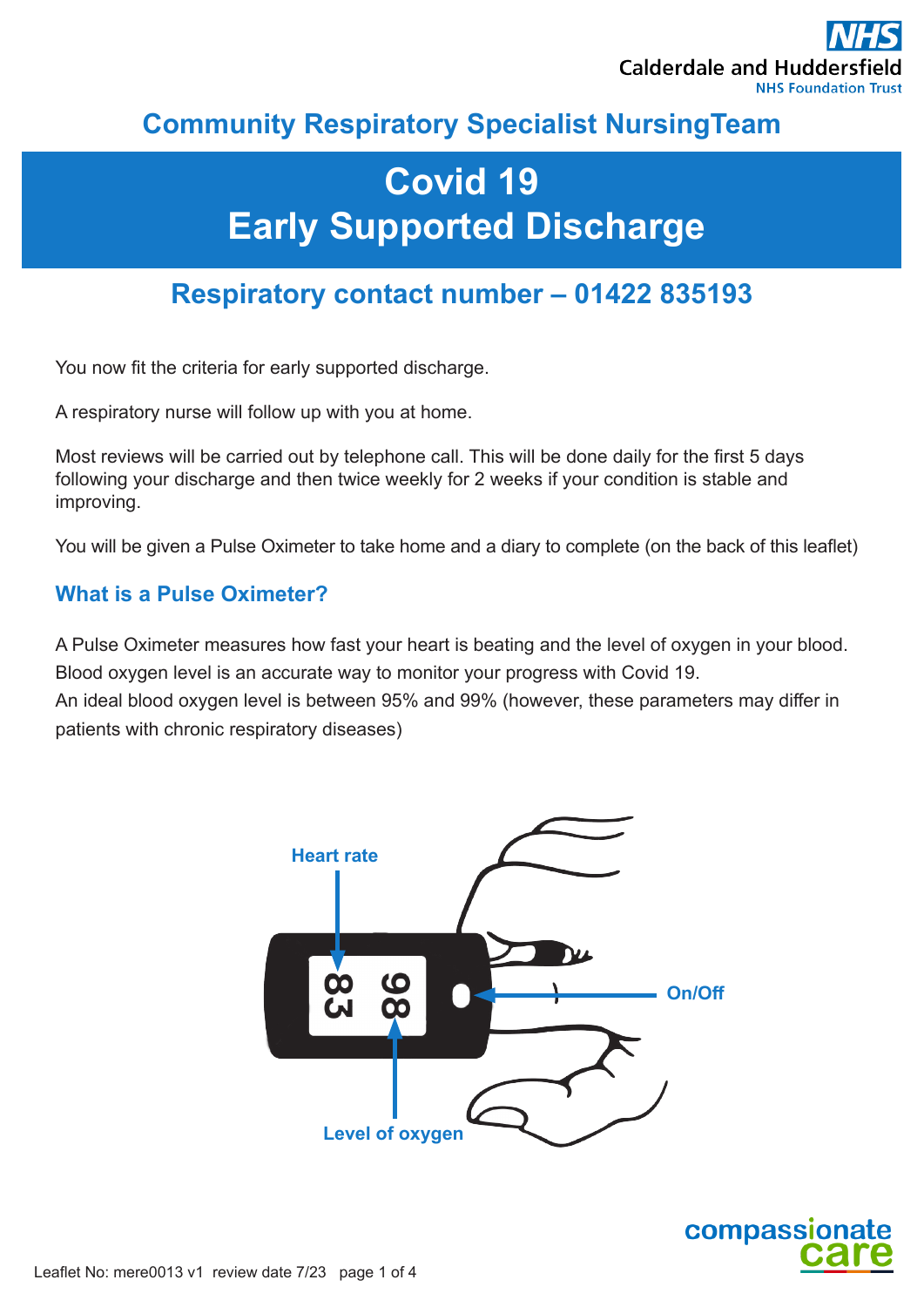#### **How to use a Pulse Oximeter**

- Remove any nail polish or false nails.
- Warm hands if cold.
- Make sure that you have been resting for at least 5 minutes before taking your measurement. (for resting saturations)
- Switch on the pulse oximeter and place onto your finger. It is best to use your middle or index finger.
- Rest your hand on your chest at heart level.
- The reading will take time to steady so keep the pulse oximeter in place for at least 1 minute or longer if the reading keeps changing.
- Record the highest result, once the reading has not changed for at least 5 seconds.
- Be careful to identify which reading is your heart rate and which is your oxygen level.

For further information you can watch a short video on Youtube

#### **https://www.youtube.com/watch?v=QabKghrtXps**

Record your results in the diary at the back of this leaflet.

Your first measuremeant is your baseline – record this in the highlighted area.

Take recordings 3 times per day at the same time each day.

Take extra measurements if you are feeling more unwell.

Please also record any changes in how you are breathing and how you are feeling.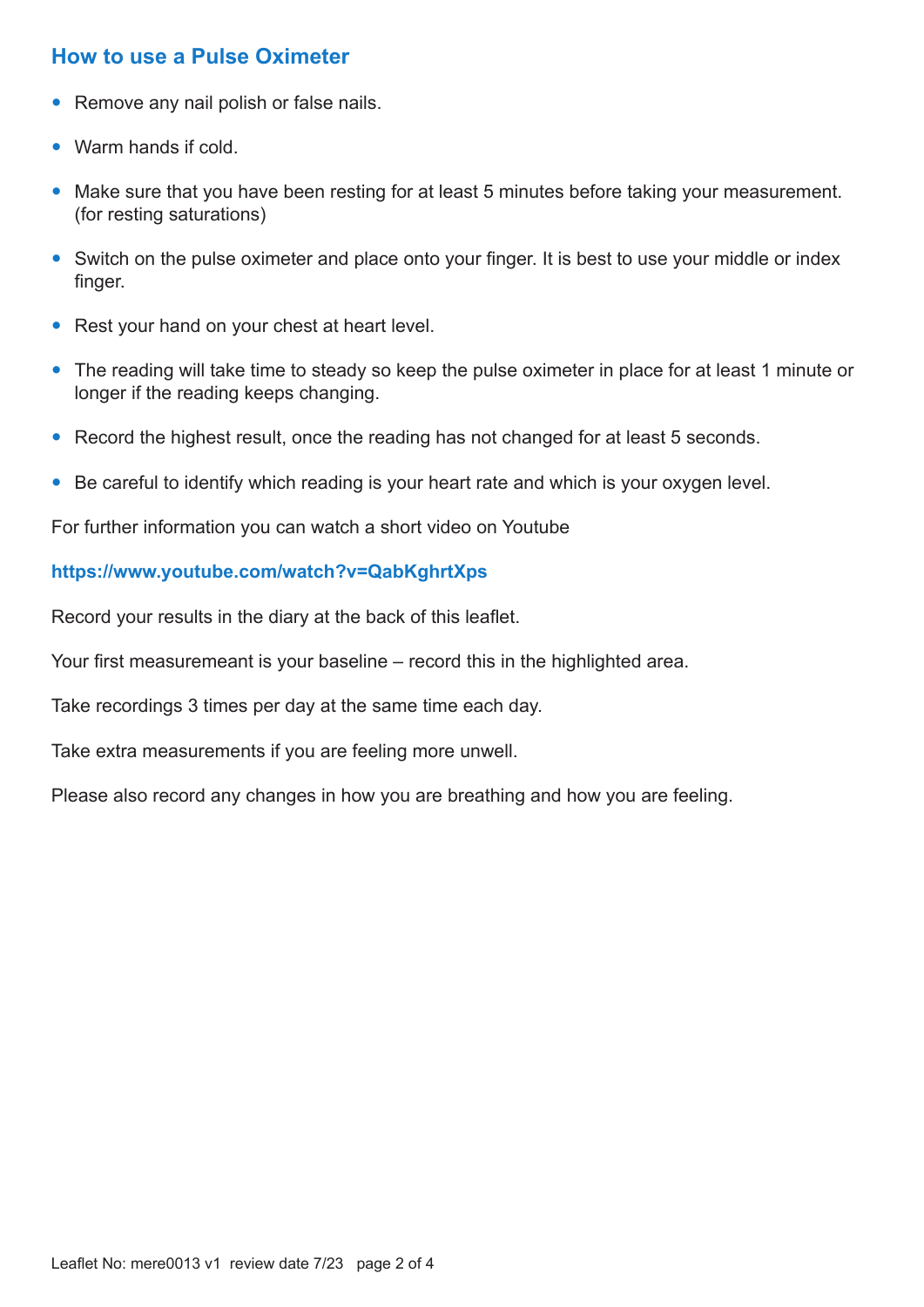### **Covid 19 Diary**

Name Date of birth

NHS number

PLEASE RECORD INFORMATION 3 TIMES PER DAY

| Day                     | Time | Date | Oxygen<br>Saturations<br>at rest % | Oxygen<br>Saturations<br>on exertion<br>$\%$ | Pulse | <b>Breathing</b><br>better/same/<br>worse<br>than previous<br>day | Feeling<br>better/same/<br>worse<br>than previous<br>day |
|-------------------------|------|------|------------------------------------|----------------------------------------------|-------|-------------------------------------------------------------------|----------------------------------------------------------|
| <b>Baseline reading</b> |      |      |                                    |                                              |       |                                                                   |                                                          |
|                         |      |      |                                    |                                              |       |                                                                   |                                                          |
|                         |      |      |                                    |                                              |       |                                                                   |                                                          |
|                         |      |      |                                    |                                              |       |                                                                   |                                                          |
|                         |      |      |                                    |                                              |       |                                                                   |                                                          |
|                         |      |      |                                    |                                              |       |                                                                   |                                                          |
|                         |      |      |                                    |                                              |       |                                                                   |                                                          |
|                         |      |      |                                    |                                              |       |                                                                   |                                                          |
|                         |      |      |                                    |                                              |       |                                                                   |                                                          |
|                         |      |      |                                    |                                              |       |                                                                   |                                                          |
|                         |      |      |                                    |                                              |       |                                                                   |                                                          |
|                         |      |      |                                    |                                              |       |                                                                   |                                                          |
|                         |      |      |                                    |                                              |       |                                                                   |                                                          |
|                         |      |      |                                    |                                              |       |                                                                   |                                                          |
|                         |      |      |                                    |                                              |       |                                                                   |                                                          |
|                         |      |      |                                    |                                              |       |                                                                   |                                                          |
|                         |      |      |                                    |                                              |       |                                                                   |                                                          |
|                         |      |      |                                    |                                              |       |                                                                   |                                                          |
|                         |      |      |                                    |                                              |       |                                                                   |                                                          |
|                         |      |      |                                    |                                              |       |                                                                   |                                                          |
|                         |      |      |                                    |                                              |       |                                                                   |                                                          |
|                         |      |      |                                    |                                              |       |                                                                   |                                                          |
|                         |      |      |                                    |                                              |       |                                                                   |                                                          |
|                         |      |      |                                    |                                              |       |                                                                   |                                                          |